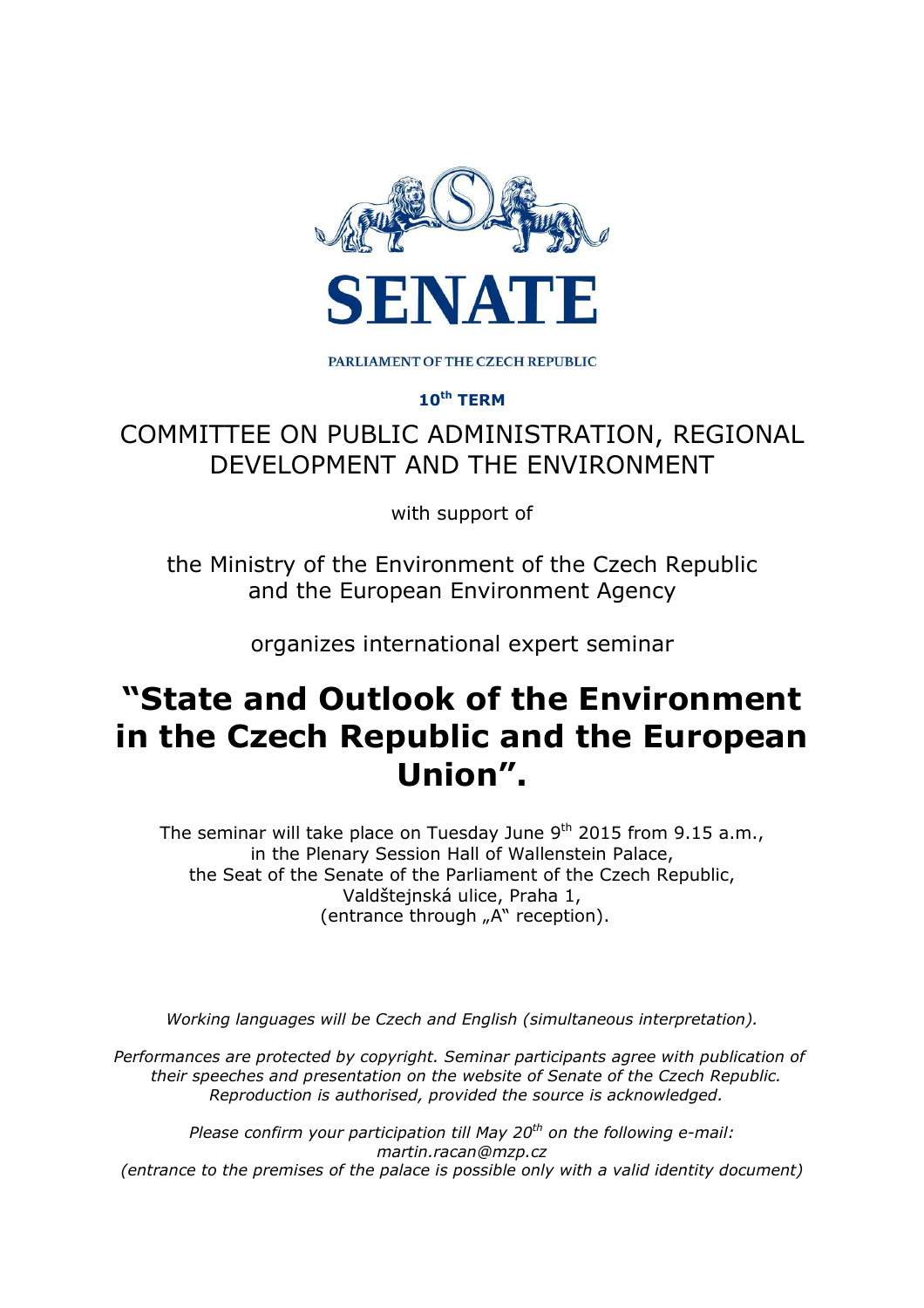*The seminar is moderated by senator Jitka Seitlová, Vice-chairperson of the Committee on Public Administration, Regional Development and the Environment* 

## **Event Program:**

## **8.30 – 9.15****Registration and Arrival of Guests**

#### **9.15 – 9.35 Seminar opening**

 Foreword by Chairperson of the Committee on Public Administration, Regional Development and the Environment **Miloš Vystrčil (Chairperson of the Committee)** 

 Foreword by the Minister of the Environment **Richard Brabec (Minister of the Environment)** 

## **9.35 – 11.30 Session no. 1 State and Outlook of the Environment**

 SOER 2015 – State, Trends and Outlooks of the Environment in the EU **Hans Bruyninckx (EEA Director)** 

 State of the Environment in the Czech Republic and priority investment areas **Richard Brabec (Minister of the Environment)** 

 **Moderated Discussion** 

 Current status and development of environmental legislation in the Czech Republic **Vladimír Mana (Deputy Minister)** 

**Moderated Discussion** 

#### **11.30 – 12.00 Coffee break**